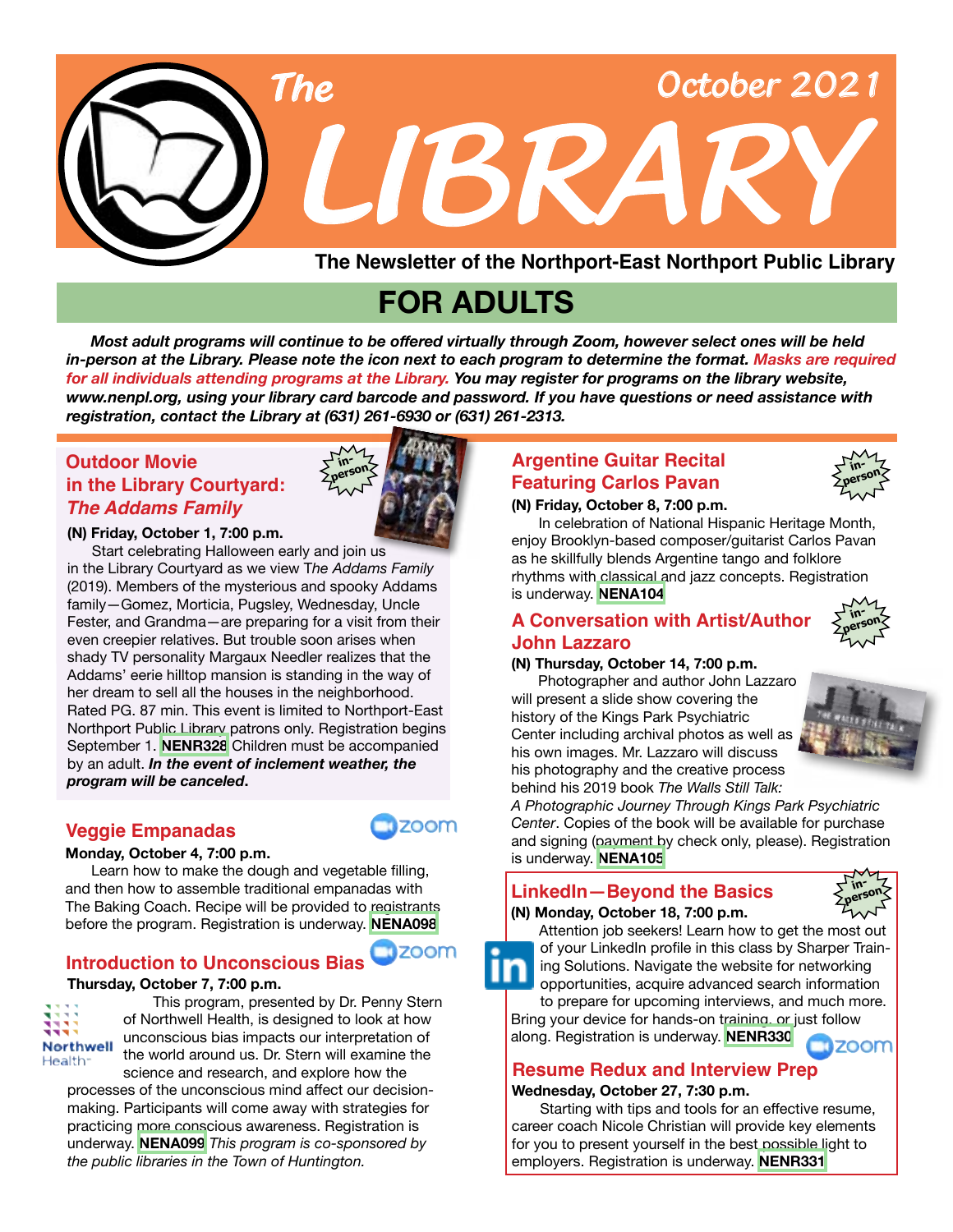# **FOR ADULTS**

**inperson**

# **Medicine Collection at the Library**

### **(N & EN) Tuesday, October 19, 3:30-6:30 p.m.**

 The Northport Police Department and the Suffolk County Sheriff's Office will collect unused or expired prescription and over-the-counter medications. Proper disposal of these items is essential for risk reduction and environmental protection. No questions asked and no personal information is required.

**Northport**: Items in pill form only.

**East Northport**: Items in pill form as well as hypodermic needles and liquids. The hypodermic needles must be stored in a heavy-duty plastic container with a tightfitting, puncture-resistant lid and labeled "sharps."

**All medication must be placed in plastic Ziploc bags before arrival or it will not be accepted.** *This event is co-sponsored by the Northport-East Northport Community Drug and Alcohol Task Force.*

**Breast Cancer Awareness:**

#### **Wednesday, October 20, 5:30 p.m. Prevention, Diagnosis, and Treatment**



Breast cancer is the second most common cancer among women in the United States. Jana L. Deitch, MD, FACS, Breast Surgical Oncologist and Director of the Breast Health Program at St. Catherine of Siena Hospital, will discuss the

importance of annual screening and self-exams, as well as the latest treatment options. Registration is underway. **[NENA107](https://search.livebrary.com/record=g1107108~S43)**

# *The Bride of Frankenstein*



zoom

zoom

#### **(N) Monday, October 25, 2:00 p.m.**

You are invited to a special "wedding" with a viewing of *The Bride of Frankenstein* presented by film historian Larry Wolff. In 1935, the Monster demanded a bride, and does he ever get one! Learn about the film and see some rare, behind-the-scenes photographs of the sets. Not rated. (75 min.) Registration begins October 4. **[NENR317](https://search.livebrary.com/record=g1107398~S43)**

# **Medicare Basics**

### **Tuesday, October 26, 10:00 a.m.**

A representative from the Health Insurance Information Counseling and Assistance Program (HIICAP), sponsored by the Retired Senior Volunteer Program, will provide Medicare-eligible individuals with information about Medicare including parts A, B, C & D, Medicare Savings Programs, Extra Help, and EPIC. Registration is underway. **[NENA108](https://search.livebrary.com/record=g1107109~S43) ED** ZOOM

# **Long Island's Haunted Lighthouses**

#### **Wednesday, October 27, 7:00 p.m.**

Join Eco-Photo Explorers as they examine the myths, legends, and spooky stories of hauntings, ghosts, and paranormal activity in some of our historical lighthouses. This entertaining program will explore several area structures including the infamous Execution Rocks, Race Rock, and Fire Island lighthouses. Be prepared for a few surprises along the way! Registration is underway. **[NENA109](https://search.livebrary.com/record=g1107110~S43)**

# **Jumbo Soft Pretzels**

#### **Thursday, October 28, 2:00 p.m.**

The Baking Coach will demonstrate how to make four delicious jumbo pretzels. Recipe will be provided to registrants before the program. Registration is underway. **[NENA110](https://search.livebrary.com/record=g1107111~S43)**

# **Unclaimed Funds Workshop**



**Izoom** 

#### **Monday, November 1, 11:00 a.m.**

A representative from the NYS Comptroller's Office will provide an informational workshop on unclaimed funds. Participants will gain knowledge on the history and facts of unclaimed funds. The presenter will give a walk-through of claim instruction and search tips. Please feel free to email any questions in advance to: lsolomon@osc.ny.gov. Registration is underway. **[NENA111](https://search.livebrary.com/record=g1107112~S43)**

# **Author Visit with Tricia Foley**

#### **(N) Thursday, November 4, 7:00 p.m.**

Author and designer Tricia Foley will talk about her new book, *A Summer Place: Living by the Sea*. The book features beautiful photography of homes in the seaside community of Bellport-Brookhaven where Ms. Foley resides, ranging from cottages to artist retreats to the houses and grounds of some



**inperson**

of the area's most notable tastemakers. Registration is underway. **[NENA112](https://search.livebrary.com/record=g1107113~S43)** *This program is sponsored by the Friends of the Northport-East Northport Public Library.*

# *October Gallery Exhibits*

# **Northport building:**

*Garden of Earthly Delights: Paintings and Prints* **by Karen Lind**

 Mixed media involving painted paper, collage construction, photography, digital manipulation and printing. Images are printed in the artist's studio using archival paper and ink.

# **East Northport building:**

#### *The People of the Corn* **by Jose Flores**

 Watercolor paintings on cotton paper inspired by **I** the *Popol Vuh*, the sacred Maya book which narrates the Ancient Maya creation story.



### **Meet the Artist**

**Tuesday, October 26, 7:00 p.m.**

 Join Guatemalan artist Jose Flores Chamalé as I he discusses his work and explores different elements I of the *Popol Vuh*—a complex, poetic, and scientific literarature masterpiece encoded with metaphors, philosophy, and mathematical and astronomical wisdom. Registration is underway. **[NENA117](https://search.livebrary.com/record=g1107410~S43)**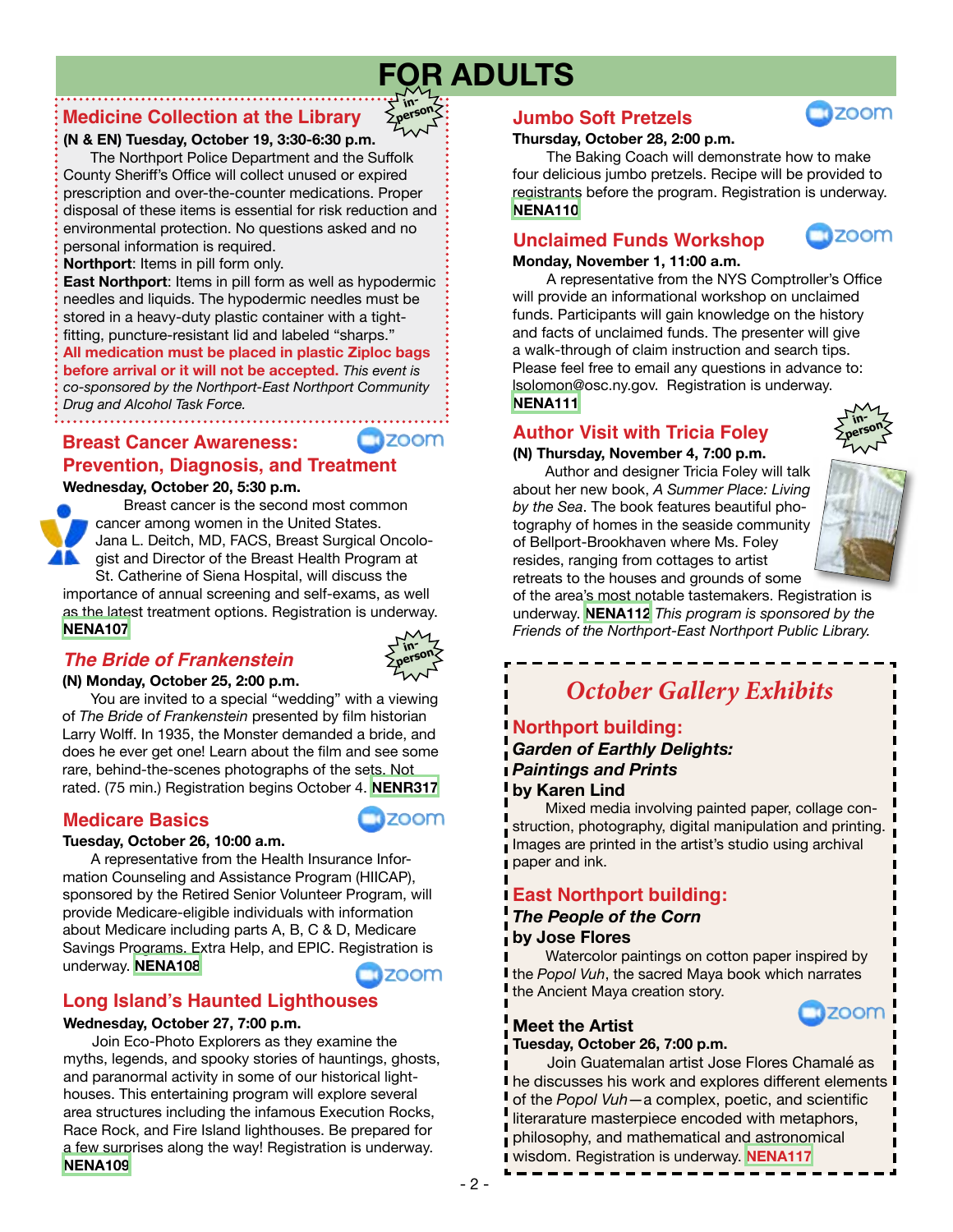# **FOR ADULTS**

,,,,,,,,,,,,,,,,,,,,,,,

 Print copies of the book will be available for pick up at the Northport building Circulation Desk. You may also access a copy of the ebook or audiobook on the library Downloads page: **www.nenpl.org/downloads/index.php**

*Book Groups*

# **Page Turners**

∞∞∞∞∞∞∞∞

**TIZOOM** 

**in-**

**Thursday, October 14, 2:00 p.m.** Join Page Turners group leader Donna Diamond to discuss *Hamnet*  by Maggie O'Farrell. Registration is underway. **[NENA115](https://search.livebrary.com/record=g1107114~S43)**



zoom

# **Novel Ideas**

**(N) Monday, October 25, 7:00 p.m.**

 Join Librarian Candace Reeder to discuss *The Four Winds* by Kristin Hannah. Registration is underway. **[NENA116](https://search.livebrary.com/record=g1107115~S43)**

# Language Learning & Literacy

# **Pronunciation Practice**

#### **Mondays, October 4, 18, 25, 6:00 p.m.**

Improve your English pronunciation skills with a certified Speech Language Pathologist and Accent Modification Trainer. You will learn how to use Standard American English sounds and strategies that will help you to get your point across. Registration is underway. **[NENR314](https://search.livebrary.com/record=g1101911~S43)**

# **Dynamic English**

**Thursdays, October 7, 14, 21, 28, 7:00 p.m.**

 Develop your English vocabulary, grammar, reading, and pronunciation with this friendly English conversation group. Registration is underway. **[NENR313](https://search.livebrary.com/record=g1099946~S43)**

# **Quick Reads**



**Tizoom** 

#### **Tuesday, October 26, 7:00 p.m.**

 This informal reading group is designed for intermediate English language learners and for those who would like to develop their literacy skills. The reading selection will be emailed one week after registration. Registration begins October 1. **[NENR329](https://search.livebrary.com/record=g1107399~S43)**



# **October 16, 2021**

Observe **The Great Give Back**, a day designated for public libraries across New York State to promote community service and random acts of kindness. Look for the library's Great Give Back initiatives in the

Teen and Children's sections of this month's newsletter.

# **Computer and Technology Classes**

# **Advanced QuickBooks**



*(part 3 of a 3-part series)*

**Thursday, October 7, 7:00 p.m.**

 Learn advanced features of QuickBooks including working with Reports, Assets and Liabilities, properly depreciating assets, and implementing comparable equity for long-term liabilities. Intermediate QuickBooks or equivalent skills are required. For intermediate and advanced computer users. Registration is underway. **[NENC437](https://search.livebrary.com/record=g1093205~S43)**

# **All About Smart Home Devices**



**Tizoom** 

#### **Thursday, October 21, 7:00 p.m.**

 Learn about the features offered in smart home devices such as Alexa, Google Home, and Apple Home-Pod. See how to set up an account, communicate with your device, determine the apps you will need, and other tips such as how to set an alarm, turn on lights, play music, and more. Registration is underway. **NENC438** 

# **Cool Apps for the iPad & iPhone**

**Thursday, October 28, 7:00 p.m.** 

With thousands of iPad and iPhone apps available. how can you find the useful ones? Learn how to use the App Store, find free apps, and discover apps that you cannot live without! Have your device and Apple ID and password on hand, or just follow along. Registration is underway. **[NENC439](https://search.livebrary.com/record=g1102258~S43)**

# **SeniorNet: Buying a New TV**



#### **Tuesday, November 2, 2:00 p.m.**

 Are you planning on buying a new TV? Learn about the many considerations: smart TV or regular, size of screen, refresh rate, internet and external appliance compatibility (Roku, Fire TV), price, and numerous other factors. This class will help you make a more informed purchase. Registration is underway. **[NENC447](https://search.livebrary.com/record=g1106218~S43)**

### **Create Holiday Cards Using Canva**



#### **Thursday, November 4, 7:00 p.m.**

 Learn how to create a greeting card with the free online software Canva. See how to use your photos and add specialty fonts, graphics, and more. For intermediate computer users. Registration is underway. **[NENC440](https://search.livebrary.com/record=g1106218~S43)**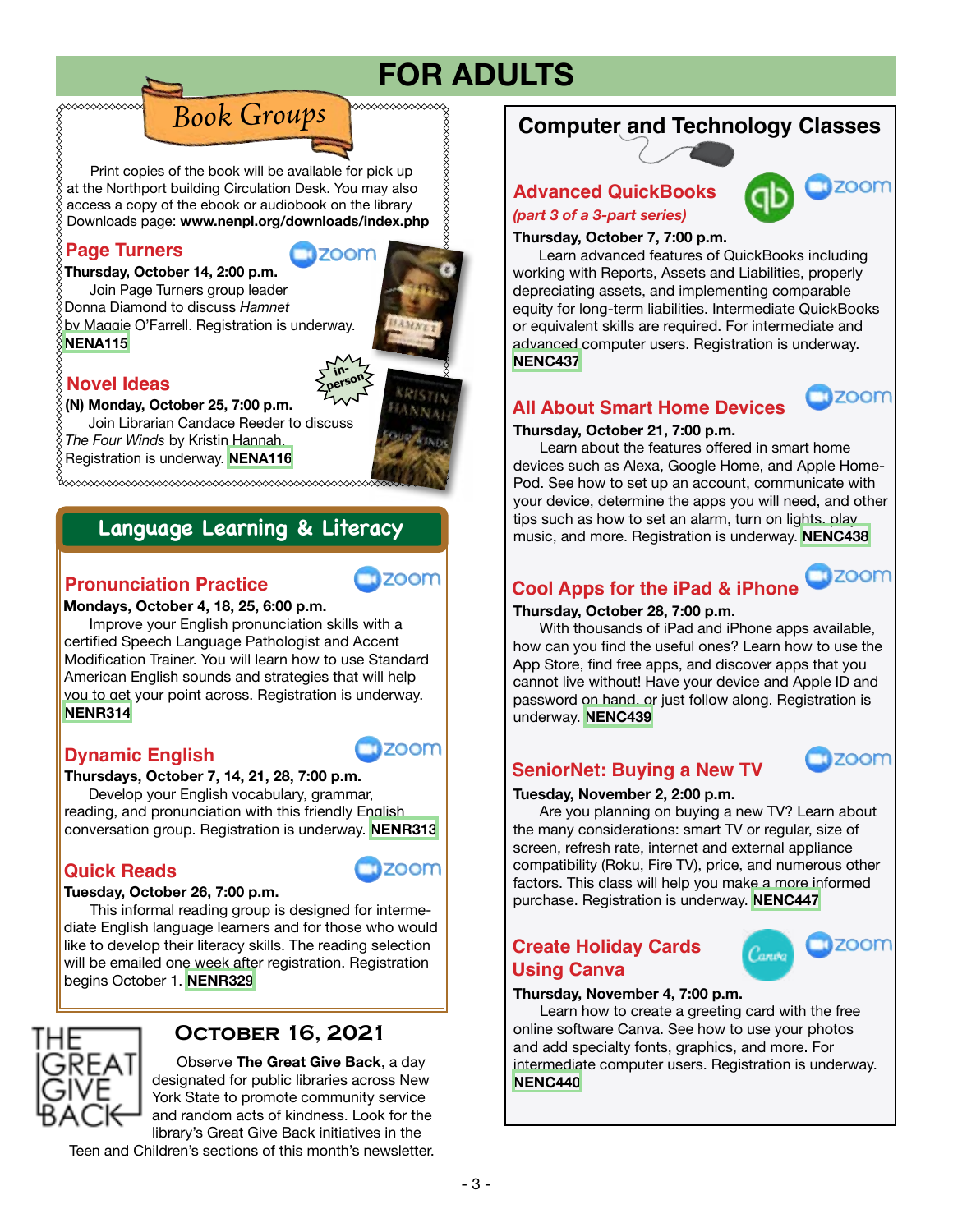# **FOR TEENS**

 *Most teen programs will continue to be offered virtually through Zoom, however select ones will be held in-person at the Library. Please note the icon next to each program to determine the format. Masks are required*  for all individuals attending programs at the Library. All teen programs are limited to Northport-East Northport *Public Library cardholders only. You may register for programs on the library website, www.nenpl.org, using your library card barcode and password. If you have questions or need assistance with registration, contact the Library at (631) 261-6930 or (631) 261-2313.*

#### **Teen Programs**

**Registration for the following Teen Programs begins October 1.**

### **Nintendo Night: Spooky Faves**

#### **Friday, October 8, 7:00–8:30 p.m.**

 Come join your fellow gaming fans in this monthly celebration of all things Nintendo. We will discuss the history of Nintendo games, participate in a quiz and fan art contest, and make a cool craft. This month we will be discussing the spookiest Nintendo games. Pick up your participation packet at the Teen Center by October 7. **[NENY901](https://search.livebrary.com/record=g1107372~S43)**

#### **Monster Rice Krispie Treats**



**ZOOM** 

zoom

**Tizoom** 

**(N) Tuesday, October 12, 7:00–8:00 p.m.** 

 Come decorate and enjoy these festive treats. Take a few home in a bakery box. **[NENY902](https://search.livebrary.com/record=g1107373~S43)**

#### **Anime & Manga Club:** *Yokai Attack!*

#### **Friday, October 15, 7:00–8:30 p.m.**

 Anime and manga fans will love this monthly club that explores animation and graphic novels from Japan. We will discuss an anime or manga series, participate in a quiz and fan art contest, and make a cool craft. This month we will be discussing Japanese monster folklore and the book *Yokai Attack! The Japanese Monster Survival Guide* by Hiroko Yoda and Matt Alt. Pick up your participation packet at the Teen Center by October 14. **[NENY903](https://search.livebrary.com/record=g1107374~S43)**

#### **Clay Class: Ghostbusters Slimer**



Kick back, relax, and make something cool using air dry clay. This month we will be making the rascal ghost Slimer in celebration of the movie *Ghostbusters: Afterlife*. Pick up your participation packet at the Teen Center by October 15. **[NENY904](https://search.livebrary.com/record=g1107375~S43)**

# **Take and Make Kits**

#### **Registration and pickup begin October 1.**

 Kits are to be picked up at the Teen Center. All materials are provided. Please note: *Your registration will be canceled if your kit is not picked up by October 29.*

Decorate a ceramic pumpkin using acrylic paints. **[NENY905](https://search.livebrary.com/record=g1107379~S43)**

### **Pumpkin Trinket Holder Witches Boots Ceramic Jar**

Use acrylic paints to create this fun design. A sweet treat is included! **[NENY906](https://search.livebrary.com/record=g1107381~S43)**

**Teen Volunteer Opportunities Registration for the following Teen Volunteer Opportunities begins October 1.** You may choose one Volunteer Opportunity this month. *Open to students in grades 7–12*

# **Family Financial Game Volunteers**



**(N) Friday, October 22, 6:30-8:30 p.m.**

 Assist children and adults with playing various financial board games. Earn two hours of community service credit. **[NENY908](https://search.livebrary.com/record=g1107377~S43)**

#### **Disaster Master**

 Be prepared for the unexpected. Visit **ready.gov** to participate in the Disaster Master Game and test your know-how in a wide range of emergencies, then do the Build a Kit Game to learn how to assemble a proper emergency kit. Once you have completed both games, compile a list of all six passwords that you obtained at the end of each level in Disaster Master Game, and a list of the items that you collected in the store in level 7 of the Build a Kit Game. Email your lists to **teenvolunteer@ nenpl.org** by November 1. Earn two hours of community service credit. **[NENY911](https://search.livebrary.com/record=g1107402~S43)**

### **Cornucopia Wreath**

 Make a seasonal wreath to donate to senior living residents. All registered participants are asked to pick up a craft kit containing the materials at the Teen Center. Completed wreaths must be returned by November 1. Earn 1.5 hours of community service credit. **[NENY912](https://search.livebrary.com/record=g1107403~S43)**

#### **The Great Give Back: No-Sew Fleece Blankets for Shelter Animals**

Help keep cats and dogs at the Town of Huntington Animal Shelter warm this winter. Make a cozy no-sew

blanket to donate to the pups and kitties as they await their *fur*-ever homes. All registered participants are asked to pick up a kit containing the materials at the Teen Center. Completed blankets must be returned by November 1. Earn two hours of community service credit. **[NENY913](https://search.livebrary.com/record=g1107404~S43)**





# **Color a Skeleton Decoration**

Make your own rad skelly using neon sharpies and wood cut-outs. **[NENY907](https://search.livebrary.com/record=g1107382~S43)**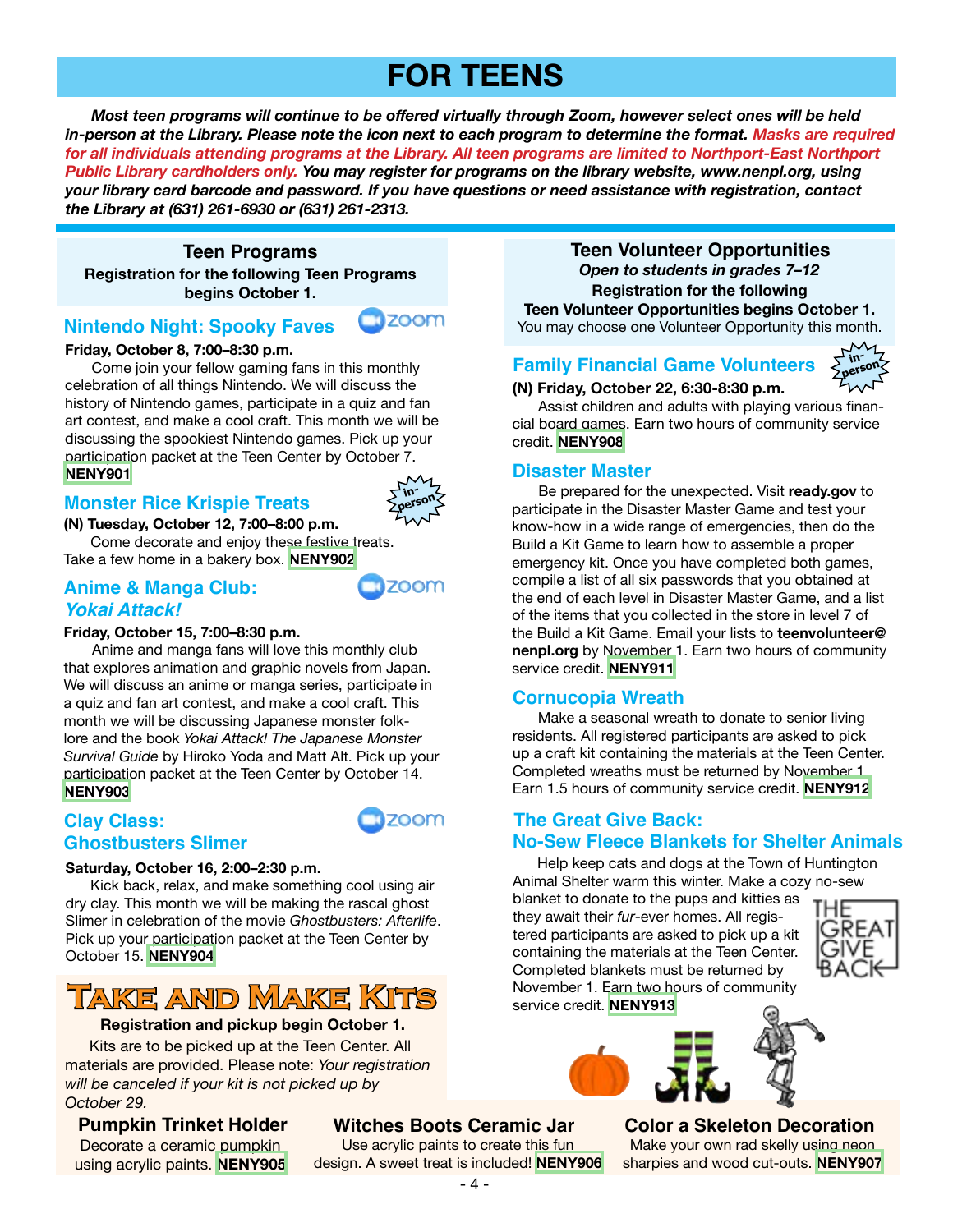# **FOR CHILDREN**

 *Children's and family programs will be offered in a variety of formats—in-person, virtually through Zoom, as prerecorded videos, and as kits. Please note the icon next to each program to determine the format. Masks are required for all children two years and up and adults attending programs at the Library. You may register for programs on the library website, www.nenpl.org, using your library card barcode and password. If you have questions or need assistance with registration, contact the Library at (631) 261-6930 or (631) 261-2313.*



**Registration for the following single and series Road to Reading Programs is underway. (One series program per child, please.)**

# **Time for Tots**



**(N) Tuesdays, October 12, 19, 26, 10:00 a.m.**

*Children 2–5 years with adult; siblings welcome* You and your child will enjoy fun and educational activities designed to encourage early reading, math, and school readiness skills. (60 min.) **[NENJ393](https://search.livebrary.com/record=g1106096~S43)**

# **Sing & Play**



#### **(EN) Mondays, October 18, 25, November 1, 10:00 a.m. [NENJ394](https://search.livebrary.com/record=g1106198~S43) or 11:00 a.m. [NENJ395](https://search.livebrary.com/record=g1106199~S43)**

*Children birth–24 months with adult; siblings welcome* Have fun with Molly Mouse. Sing songs and rhymes while using scarves, bells, balls, and more. (30 min.)

### **Monster Cookies**





 Transform ordinary chocolate chip cookies into adorable little monsters with step-by-step instructions from The Baking Coach. *Registrants will be emailed a recipe as well as a link to watch the video.* (30 min.) Registration is underway. **[NENJ398](https://search.livebrary.com/record=g1105650~S43)**

# **Along Came a Spider take**



**Kit available Saturday, October 9** *Children in grades K–5*

 Get ready for Halloween with a friendly spider that can dance or give someone a gentle spooky scare. *Please include your preference for pickup location (N or EN) with your registration.* Registration is underway. **[NENJ410](https://search.livebrary.com/record=g1106371~S43)**

### **Newbery Club in-**



#### **(N) Tuesday, October 19, 7:00 p.m.**  *Children in grades 4 and up*

 Be the first to read new books and participate in informal book discussions. The Club meets monthly through January 2022 when an election will be held to determine which book the members consider to be the best of the year. Visit the library's Newbery Club webpage for suggested reading: **www.nenpl.org/childrens/newbery/ index.php** (60 min.) Registration is underway. **[NENJ407](https://search.livebrary.com/record=g1106354~S43)**  New members are always welcome.

# **Pretty Penny Pajama Storytime**

#### **Tuesday, October 19, 7:00 p.m.**

*Children birth–5 years with adult; siblings welcome* Invest in an "interest-bearing" evening filled with reading, singing, and dancing fun—you can *ac-count*

on it! *Registrants will be emailed a link to the Zoom meeting.* (30 min.) **[NENJ396](https://search.livebrary.com/record=g1106661~S43)**

#### **Amazing Athletes**

**(N) Thursdays, October 21, 28, November 4, 10:00 a.m.**

*Children 3–5 years with adult; no siblings, please* Your child will have fun developing their gross motor skills through non-competitive, sports-based fitness activities. (30 min.) **[NENJ397](https://search.livebrary.com/record=g1106252~S43)**

# **Paws to Read**



**inperson**

 $\square$  200 $\neg$ 

**(N) Thursday, October 21, 6:30 p.m.** *Children in grades 1–5*

 Dogs are great listeners and provide a calming environment for kids to read aloud. Fetch a good book and sign up for a 15-minute reading session with a certified therapy dog. Registration is underway. **[NENJ408](https://search.livebrary.com/record=g1106344~S43)**

# **African Animal Masks**

#### **(N) Wednesday, October 27, 4:00 p.m.**

*Children in grades K–5*

 Discover the secret stories behind a variety of African masks, then create your own mask inspired by what you have learned. (60 min.) Registration is underway. **[NENJ409](https://search.livebrary.com/record=g1106718~S43)**

**Halloween Storytime and Parade**



**inperson**

**(N) Friday, October 29, 10:00 a.m. [NENJ399](file:https://search.livebrary.com/record%3Dg1106720~S43) (EN) Friday, October 29, 10:00 a.m. [NENJ412](file:https://search.livebrary.com/record%3Dg1107311~S43)**  *Children birth–5 years with adult; siblings welcome* 

Join us at either library building for a festive Halloween storytime featuring spooky tales and silly songs and dances. We will finish with a mini-parade and a special holiday souvenir. Don't forget to wear your costume! (30 min.) Registration is underway.





# **Adventures in Art:**

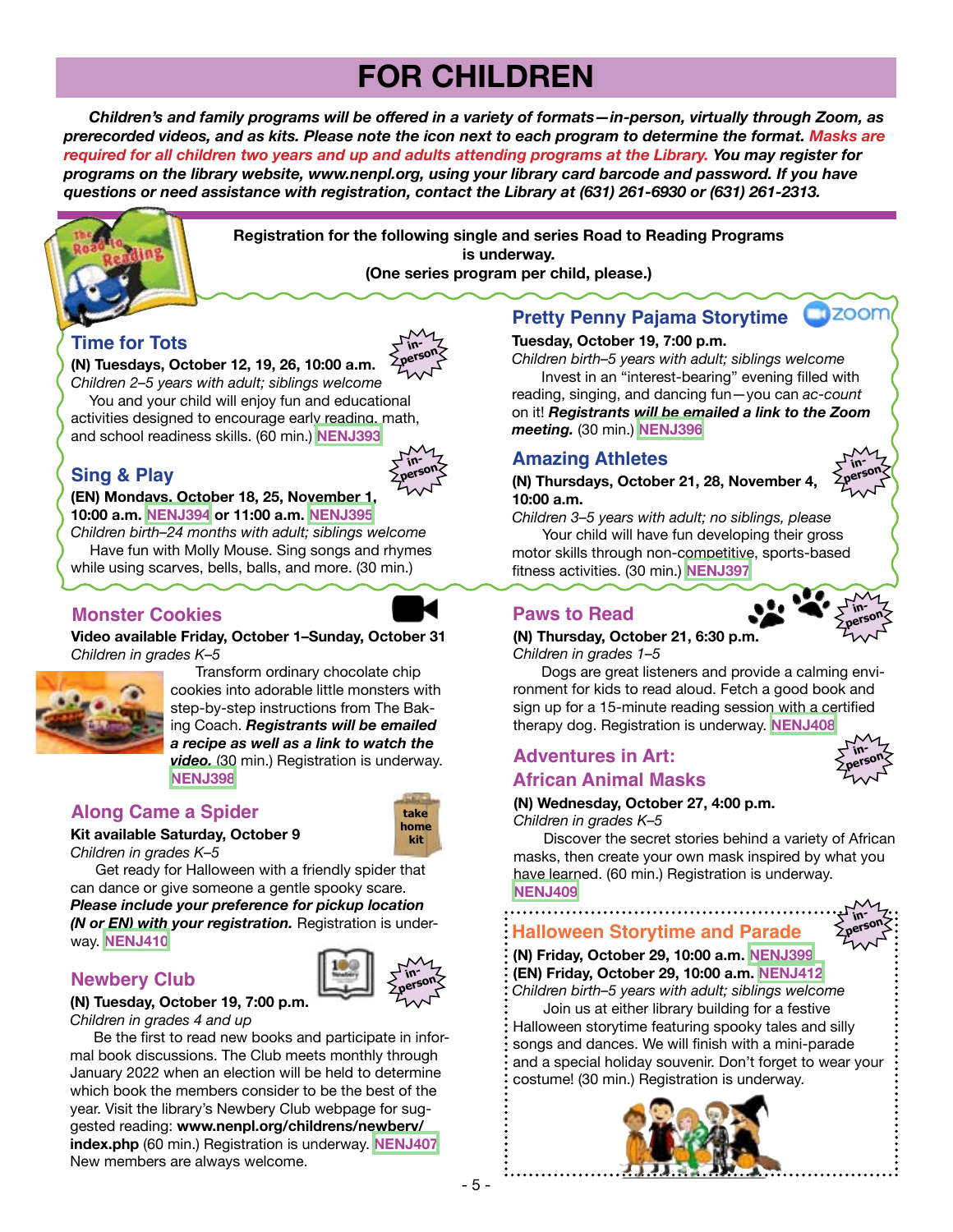# **FOR CHILDREN**

 *Children's and family programs will be offered in a variety of formats—in-person, virtually through Zoom, as prerecorded videos, and as kits. Please note the icon next to each program to determine the format. Masks are required for all children two years and up and adults attending programs at the Library. You may register for programs on the library website, www.nenpl.org, using your library card barcode and password. If you have questions or need assistance with registration, contact the Library at (631) 261-6930 or (631) 261-2313.*



 We are fortunate to have been selected as one of 50 American libraries to host a traveling exhibition designed to initiate family discussions of financial matters. Thanks to a competitive grant provided by the American Library Association (ALA) and the FINRA Investor Education Foundation, our families are able to participate in the *Thinking Money for Kids* interactive multimedia experience which uses games, activities, and an entertaining storyline to help children understand what money is and its function in society, as well as values such as fairness, responsibility, and charitableness.

 Preschoolers are invited to explore our new "Open for Busy-ness" imaginative play center in the Museum Cove. The exhibit will be in the **Northport Children's Room** for everyone to enjoy during all library hours **October 15–November 20**. Please contact the Children's Room if you would like to schedule a guided visit for students, homeschoolers, scouts, or other organized groups.

### **Money Movie: Ri¢hie Ri¢h**  $\leq$  **Money Madness Packet**

**(N) Friday, October 15, 7:00 p.m.** *Suggested for children 7 years and up; adults and siblings welcome*



**nzoom** 

**in-**

 The wealthiest boy in the world enlists the help of kids unlike himself to save his

parents from dangerously greedy employees. While working together, these kids discover the true meaning of being rich, in this live action film with child-star Macaulay Culkin. Each child attending will receive a souvenir. Rated PG. (95 min.) No registration required.

# **Pretty Penny Pajama Storytime**

#### **Tuesday, October 19, 7:00 p.m.**

*Children birth–5 years with adult; siblings welcome* Invest in an "interest-bearing" evening filled with reading, singing, and dancing fun—you can *ac-count* on it! *Registrants will be emailed a link to the Zoom meeting.* Registration is underway. (30 min.) **[NENJ396](https://search.livebrary.com/record=g1106661~S43)**

# **Family Financial Game Night**



#### **(N) Friday, October 22, 7:00 p.m.**

*Children 5 years and up with adult; siblings welcome*

 Who in your family is a financial wiz? Have fun playing board games such as *Electronic Voice Banking Monopoly*, *Discount*, *Managing My Allowance*, *Making Change*, *Money Bags*, *Bank Account*, *Pay Day*, and *Life*. Teen volunteers will be on hand to help with game instructions. (90 min.) Registration is underway. **[NENJ401](https://search.livebrary.com/record=g1106442~S43)**

*Children in grades K–5.* **Available Friday, October 15** Pick up a packet of money-themed puzzles, dollar bill origami projects, and craft ideas you can *bank* on! No registration required.

# **Barrel Bank take**

**Kit available Saturday, October 23** *Children 4 years and up*



Create a functional coin bank with craft sticks,

cork, and heavyweight tubing to save money in style. **Please include your preference for pickup location (N or EN) with your registration.** Registration is underway. **[NENJ411](https://search.livebrary.com/record=g1106374~S43)**

### **Coin Purse and Verse**

**(N) Tuesday, October 26, 4:00 p.m.** *Children in grades K–3*

Registration is underway. **[NENJ402](https://search.livebrary.com/record=g1106440~S43)**



 Put a coin in your purse and a poem in your pocket. Design a special pouch for your savings. (45 min.)

# **Family Fun with Finance**

#### **Video available**

**Monday, November 1–Tuesday, November 30**

*Children in grades 2–5 with adult; siblings welcome* Everyone can profit from spending family time playing games that incorporate financial concepts such as wants vs. needs, price comparisons, budgeting, and the value of saving. *Registrants will be emailed a link to watch the video.* (40 min.) Registration is underway. **[NENJ413](https://search.livebrary.com/record=g1107176~S43)**



- 6 -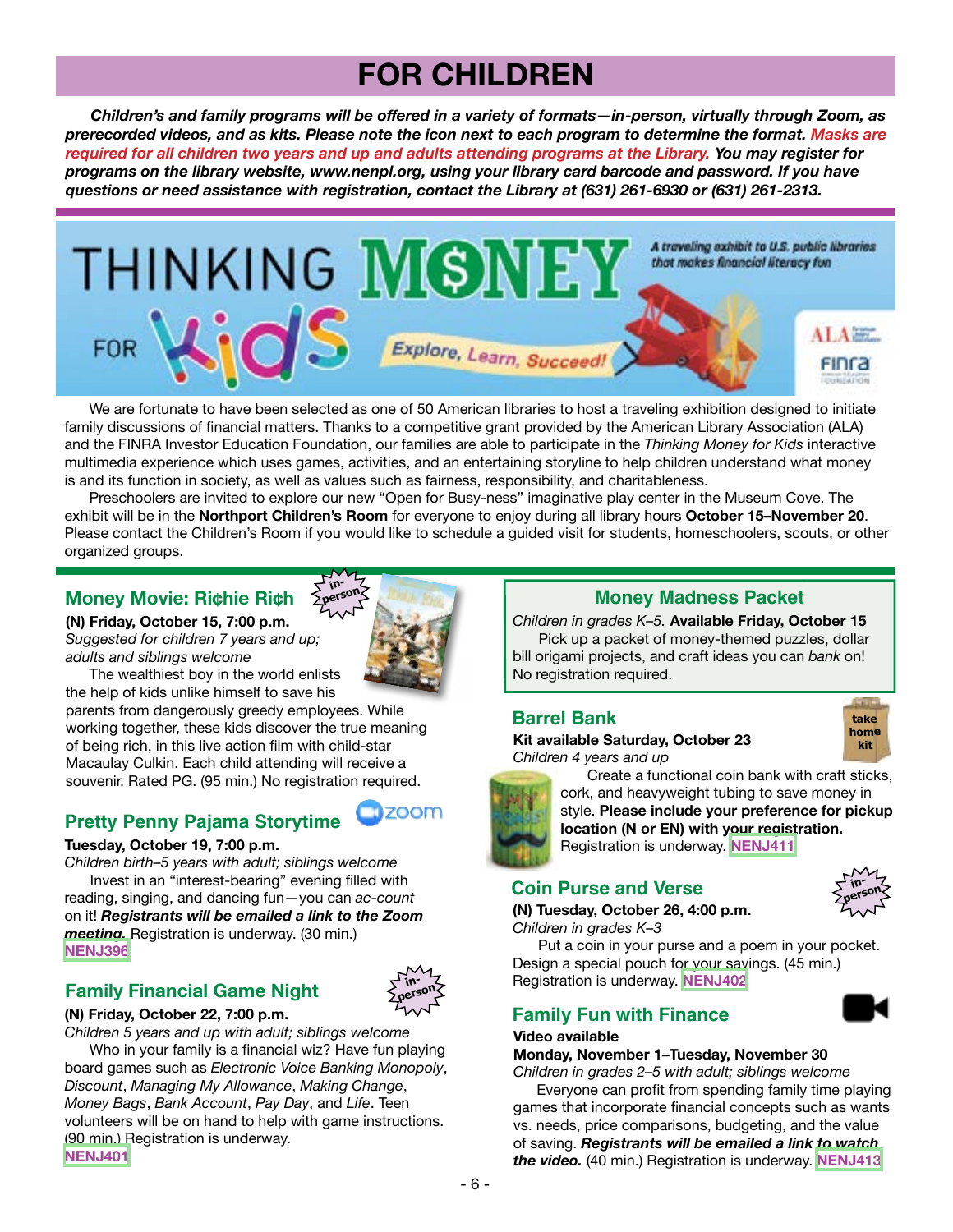# **FOR CHILDREN**

#### **Money Magic**

#### **(N) Monday, November 1, 7:00 p.m.** *Children in grades 2–5*

 Amaze your friends and family with tricks you learn from a professional magician using coins and dollar bills. All participants will receive a Magic Bank and Magic Coin Case to take home. (45 min.) Registration is underway. **[NENJ403](https://search.livebrary.com/record=g1106444~S43)**

# **Program for Parents: Raising Money-Smart Kids**



**inperson**

#### **Wednesday, November 10, 7:00 p.m.**

Consumer-driven children can drain your wallet fast! This workshop for parents of 5 to12-year-old kids explores the priorities and values of a family economy. Traditional topics will be addressed: allowance and savings, as well as money savvy techniques such as recreational spending, goal setting, and saving. *Registrants will be emailed a link to the Zoom*

*meeting.* (60 min.) Registration is underway. **[NENJ405](https://search.livebrary.com/record=g1107415~S43)**

# **Open for Discussion: Lawn Boy**

**(N) Tuesday, November 16, 7:00 p.m.** *Children in grades 4-6 with adult*

Parents and their children will take part in

a discussion of *Lawn Boy* by Newbery Honorwinning author Gary Paulsen. A 12-year-old boy starts a lawn mowing business and learns all about capitalism, supply and demand, diversified labor, distribution of wealth, and investments from his stockbroker neighbor. After you register, pick up a copy of the 80-page book in the Children's Room to add to your personal library. (60 min.) Registration is underway. **[NENJ404](https://search.livebrary.com/record=g1107378~S43)**

**Scavenger Hunt: What Pet Should I Get?**



 Come into either library building anytime and search around the Children's Room for pictures of coins and bills that you can use to "purchase" one of the

animals from the Dr. Seuss classic *What Pet Should I Get?* Collect a prize for finding the exact denomination that adds up to the price of the pet you have chosen. No registration required.

#### **The Bookmark Spot**

**inperson**

*Stop by the Library and pick up the October bookmark by Chloe Beihoff. A reading list compiled by Children's Librarians*



# Backpack Storytime: "Money Matters"



Start building your child's financial literacy with our *Money Matters* Backpack Storytime. This interactive backpack includes books, music, fun activities, a toy ATM, and pretend wallet. Check it out today!



 Observe **The Great Give Back**, a day designated for public libraries across New York State to promote community service and random acts of kindness.



# **The Great Give Back Idea Kit take**

**Kit available Friday, October 1** *Children in grades K–5*



 Get inspired with a packet of fun projects—big and small—to help kids make meaningful contributions to our community. No registration required.

# **Be Nice to Your Neighbor— in-Storytime in the Library Courtyard**



**(N) Saturday, October 16, 10:30 a.m.** 

*Children birth-5 years with adult; siblings welcome*

 Enjoy inspiring stories of kindness and community living surrounded by the autumnal colors of the Library Courtyard. *If the weather is favorable, the program will be held in the Library Courtyard. Otherwise, the program will be held indoors.* (30 min.) Registration is underway. **[NENJ406](https://search.livebrary.com/record=g1106719~S43)**